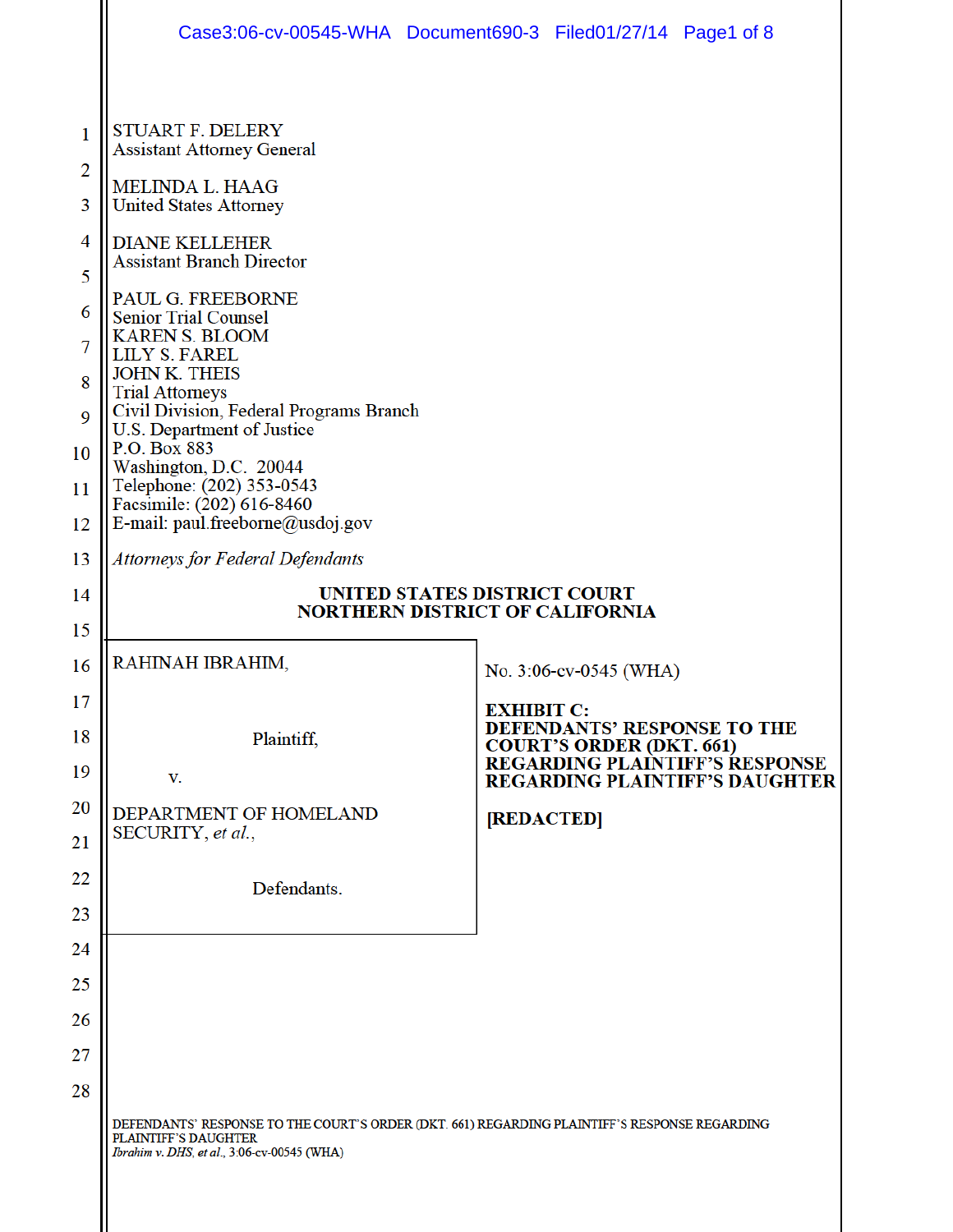6 8 9 10 12 13 14 The Court should deny Plaintiff's request to re-open the trial record. The testimony presented after the close of evidence regarding **REDACTED** travel was offered to respond to the Court's inquiry regarding whether any official of the United States government attempted to prevent **REDACTED** attendance at trial. Tr. at 167: 5-7 ("The Court: . . . I want to know whether or not the government did something to obstruct a witness"); 178: 8-13 ("I'm suggesting to the government you get a witness out here"). The Court specifically stated that this post-trial evidentiary session was not intended to be considered part of the trial record. *Id*. at 167:2-7 ("we may have an evidentiary hearing *that's not part of this trial*") (emphasis added); *see also id.* at 811:8-11 (noting that the Court was allowing hearsay testimony because "I did ask for a witness to come in and explain what happened"); *id* at 814:10-815:3 (same). This was an appropriate instruction because "the time for testing of proof is the time of trial." *Locklin v. Switzer Bros.*, 299 F.2d 160, 169 (9th Cir. 1961). "Post-trial experimenting with the evidence produced at trial is no substitute for the proper and orderly presentation of proof" at trial, *id*, and that principle applies here. **REDACTED**<br>er or not the government you g<br>identiary session was<br>hay have an evidentia<br>t 811:8-11 (noting th<br>to come in and expla<br>astruction because "the F.2d 160, 169 (9th C<br>o substitute for the pr<br>here.<br>however, that the

19 26 To the extent, however, that the Court determines that the testimony and the declarations should be treated as substantive evidence at trial, it should only be admitted as evidence to determine whether the Government intentionally interfered with the trail proceedings in this case. *See* Tr. at 167: 5-7. It should not be admitted, as Plaintiff requests, to support an allegation that Plaintiff's daughter has suffered the "very adverse effects" alleged by Plaintiff and which were the subject of last week's trial. Dkt. 658 at 2:22-23. Defendants would be prejudiced by this result in that they have not had the opportunity, through the civil discovery procedures or otherwise, to properly counter **REDACTED** allegations in this regard. Plaintiff should not now be permitted to inject the assertions about of **REDACTED**, a third-party to the lawsuit, into a record in an attempt to demonstrate *Plaintiff's* ability to travel and fly, about which Plaintiff offered extensive evidence at trial. The Court should accordingly deny Plaintiff's request to add facts for the purpose that she proposes in her brief.

27 28

1

2

3

4

5

7

11

15

16

17

18

20

21

22

23

24

25

Without prejudice to this position, Defendants offer the below proposed findings of fact and conclusions of law.

DEFENDANTS' RESPONSE TO THE COURT'S ORDER (DKT. 661) REGARDING PLAINTIFF'S RESPONSE REGARDING PLAINTIFF'S DAUGHTER *Ibrahim v. DHS*, *et al*., 3:06-cv-00545 (WHA)

1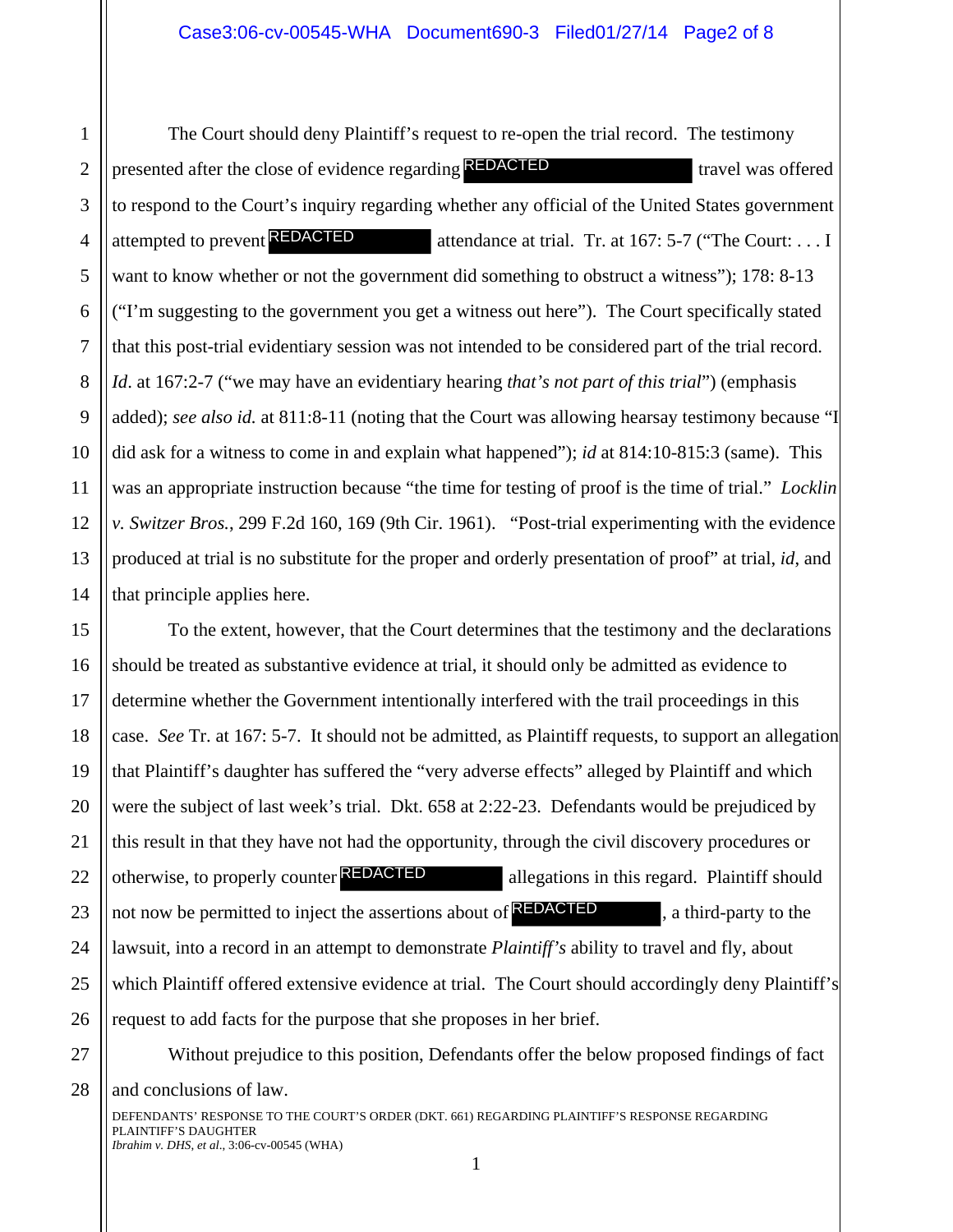## **PROPOSED FINDINGS OF FACT**

1

| $\overline{2}$ | <b>The National Targeting Center</b>                                                                                                                                                          |
|----------------|-----------------------------------------------------------------------------------------------------------------------------------------------------------------------------------------------|
| 3              | U.S. Customs and Border Protection (CBP) established the National Targeting<br>1.                                                                                                             |
| $\overline{4}$ | Center (NTC) as a twenty four hour, seven days a week, operation to provide advance targeting,                                                                                                |
| 5              | research, and coordination among numerous law enforcement and intelligence agencies. NTC                                                                                                      |
| 6              | provides this support in both passenger and cargo environments.                                                                                                                               |
| 7              | Declaration of Maureen Dugan ("Dugan Dec."), ¶ 2, attached as Exhibit A                                                                                                                       |
| 8              | After the attempted in-flight bombing of NW flight #253 on December 25, 2009,<br>2.                                                                                                           |
| 9              | the National Targeting Center - Passenger (NTC-P) began vetting all flights prior to their                                                                                                    |
| 10             | departure from a foreign location to the United States <b>REDACTED</b>                                                                                                                        |
| 11             |                                                                                                                                                                                               |
| 12             |                                                                                                                                                                                               |
| 13             |                                                                                                                                                                                               |
| 14             | Dugan Dec. 12; Dugan at 801:16-18; 23-25                                                                                                                                                      |
| 15             | 3.<br>The Regional Carrier Liaison Group serves as a liaison between CBP and the                                                                                                              |
| 16             | carriers.                                                                                                                                                                                     |
| 17             | Dugan at 806:11-15; Dugan Dec. 19                                                                                                                                                             |
| 18             | In certain instances an air carrier may be subject to penalties, including fines, for<br>4.                                                                                                   |
| 19             | transporting an alien to the United States if that individual is not admissible.                                                                                                              |
| 20             | Dugan Dec. 19                                                                                                                                                                                 |
| 21             | <b>Events of December 1, 2013</b>                                                                                                                                                             |
| 22             | On December 1, 2013, <b>REDACTED</b><br>5.<br>, Plaintiff's daughter, was                                                                                                                     |
| 23             | booked to travel on December 2, 2013 from Kuala Lampur, Malaysia to Manila, Philippines (on                                                                                                   |
| 24             | Malaysia Airlines) and from Manila to San Francisco International Airport (on Philippine                                                                                                      |
| 25             | Airlines).                                                                                                                                                                                    |
| 26             | <b>REDACTED</b>                                                                                                                                                                               |
| 27             | <b>REDACTED</b><br>6.                                                                                                                                                                         |
| 28             |                                                                                                                                                                                               |
|                | DEFENDANTS' RESPONSE TO THE COURT'S ORDER (DKT. 661) REGARDING PLAINTIFF'S RESPONSE REGARDING<br>PLAINTIFF'S DAUGHTER<br><i>Ibrahim v. DHS, et al., 3:06-cv-00545 (WHA)</i><br>$\overline{2}$ |
|                |                                                                                                                                                                                               |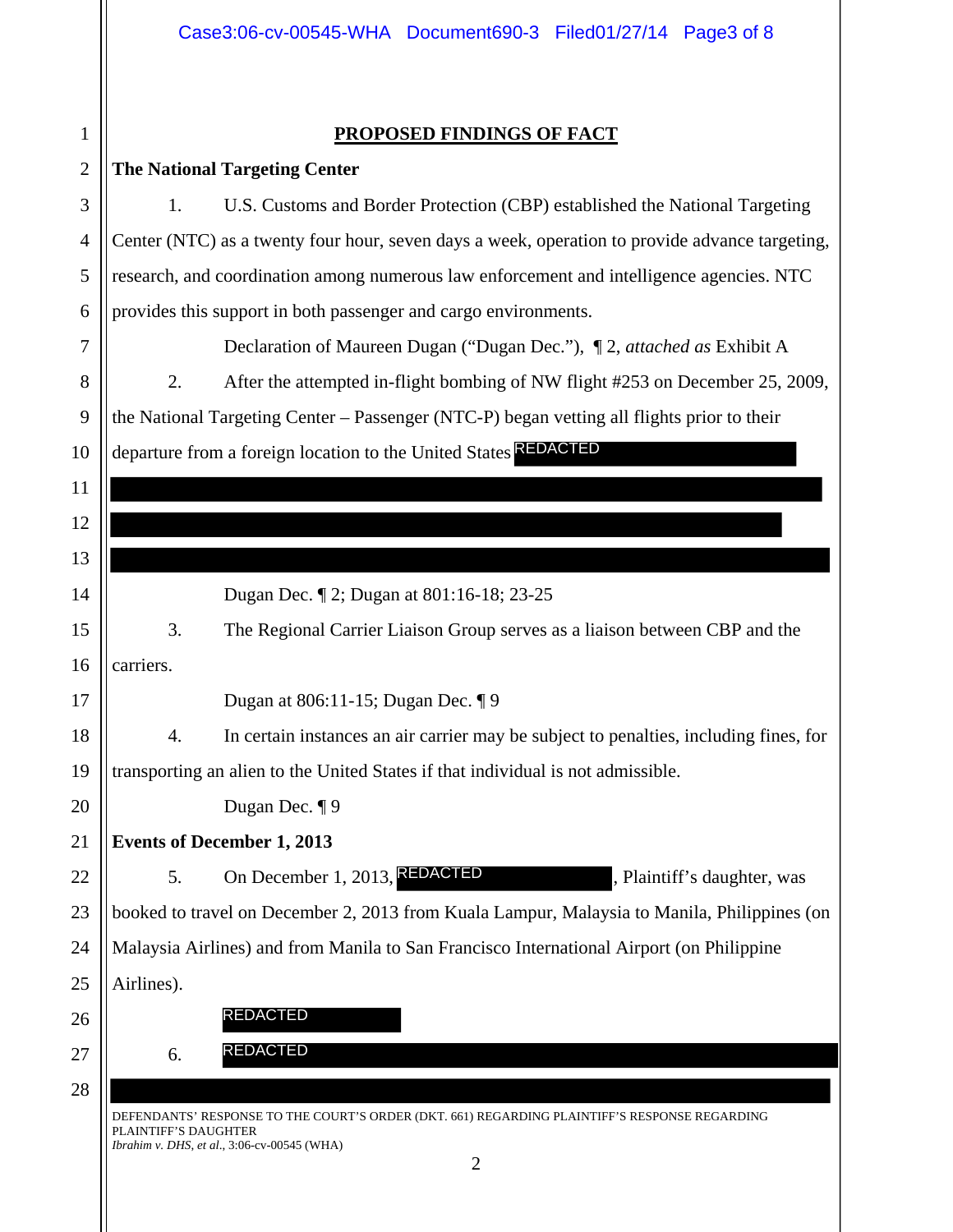## Case3:06-cv-00545-WHA Document690-3 Filed01/27/14 Page4 of 8

| $\mathbf{1}$     | REDACTED                                                                                                                                                                               |
|------------------|----------------------------------------------------------------------------------------------------------------------------------------------------------------------------------------|
| $\overline{2}$   |                                                                                                                                                                                        |
| 3                |                                                                                                                                                                                        |
| $\overline{4}$   |                                                                                                                                                                                        |
| 5                | <b>REDACTED</b>                                                                                                                                                                        |
| 6                | <b>REDACTED</b><br>7.                                                                                                                                                                  |
| $\overline{7}$   | <b>REDACTED</b>                                                                                                                                                                        |
| 8                | <b>REDACTED</b><br>8.                                                                                                                                                                  |
| 9                |                                                                                                                                                                                        |
| 10               |                                                                                                                                                                                        |
| 11               | <b>REDACTED</b>                                                                                                                                                                        |
| 12               | <b>REDACTED</b><br>9.                                                                                                                                                                  |
| 13               |                                                                                                                                                                                        |
| 14               |                                                                                                                                                                                        |
| 15               |                                                                                                                                                                                        |
| 16               |                                                                                                                                                                                        |
| 17               | <b>REDACTED</b>                                                                                                                                                                        |
| 18               | <b>REDACTED</b><br>10.                                                                                                                                                                 |
| 19               |                                                                                                                                                                                        |
| 20               |                                                                                                                                                                                        |
| 21               | <b>REDACTED</b>                                                                                                                                                                        |
| 22               | <b>REDACTED</b>                                                                                                                                                                        |
| 23               | 11.                                                                                                                                                                                    |
| 24               |                                                                                                                                                                                        |
| $25\,$           |                                                                                                                                                                                        |
| 26               | <b>REDACTED</b>                                                                                                                                                                        |
| $27\,$<br>$28\,$ |                                                                                                                                                                                        |
|                  | DEFENDANTS' RESPONSE TO THE COURT'S ORDER (DKT. 661) REGARDING PLAINTIFF'S RESPONSE REGARDING<br>PLAINTIFF'S DAUGHTER<br>Ibrahim v. DHS, et al., 3:06-cv-00545 (WHA)<br>$\mathfrak{Z}$ |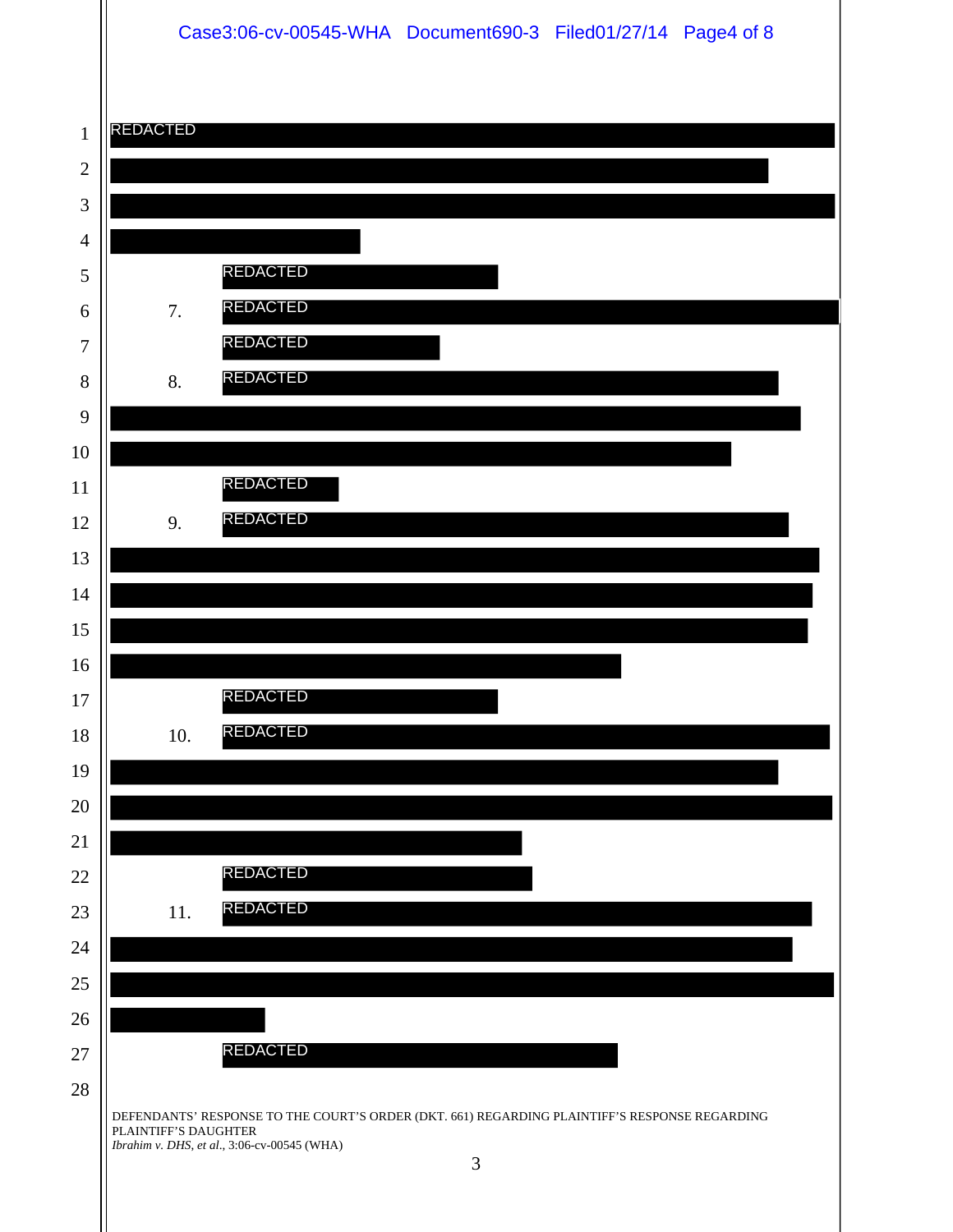|              | Case3:06-cv-00545-WHA Document690-3 Filed01/27/14 Page5 of 8                                                                                                                           |
|--------------|----------------------------------------------------------------------------------------------------------------------------------------------------------------------------------------|
| $\mathbf{1}$ | <b>REDACTED</b><br>12.                                                                                                                                                                 |
| $\mathbf{2}$ |                                                                                                                                                                                        |
| 3            |                                                                                                                                                                                        |
| 4            | REDACTED                                                                                                                                                                               |
| 5<br>6       | <b>REDACTED</b><br>13.                                                                                                                                                                 |
| 7            |                                                                                                                                                                                        |
| 8            |                                                                                                                                                                                        |
| 9            | <b>REDACTED</b>                                                                                                                                                                        |
| 10           | The trial in this matter played no role REDACTED<br>14.                                                                                                                                |
| 11           | Defendants' counsel was not involved in the decision REDACTED<br>, and there is no                                                                                                     |
| 12           | indication that the people involved <b>REDACTED</b><br>knew that <b>REDACTED</b><br>was                                                                                                |
| 13           | coming to the trial.                                                                                                                                                                   |
| 14           | Dugan at 809:3-4; 834:15-21                                                                                                                                                            |
| 15           | <b>REDACTED</b><br>15.                                                                                                                                                                 |
| 16           |                                                                                                                                                                                        |
| $17\,$       |                                                                                                                                                                                        |
| 18           |                                                                                                                                                                                        |
| 19           | REDACTED                                                                                                                                                                               |
| 20           | <b>Events of December 2, 2013</b>                                                                                                                                                      |
| 21           | <b>REDACTED</b><br>16.                                                                                                                                                                 |
| 22           |                                                                                                                                                                                        |
| 23           |                                                                                                                                                                                        |
| 24           | REDACTED<br>REDACTED                                                                                                                                                                   |
| 25           | 17.                                                                                                                                                                                    |
| 26<br>27     |                                                                                                                                                                                        |
| 28           |                                                                                                                                                                                        |
|              | DEFENDANTS' RESPONSE TO THE COURT'S ORDER (DKT. 661) REGARDING PLAINTIFF'S RESPONSE REGARDING<br>PLAINTIFF'S DAUGHTER<br>Ibrahim v. DHS, et al., 3:06-cv-00545 (WHA)<br>$\overline{4}$ |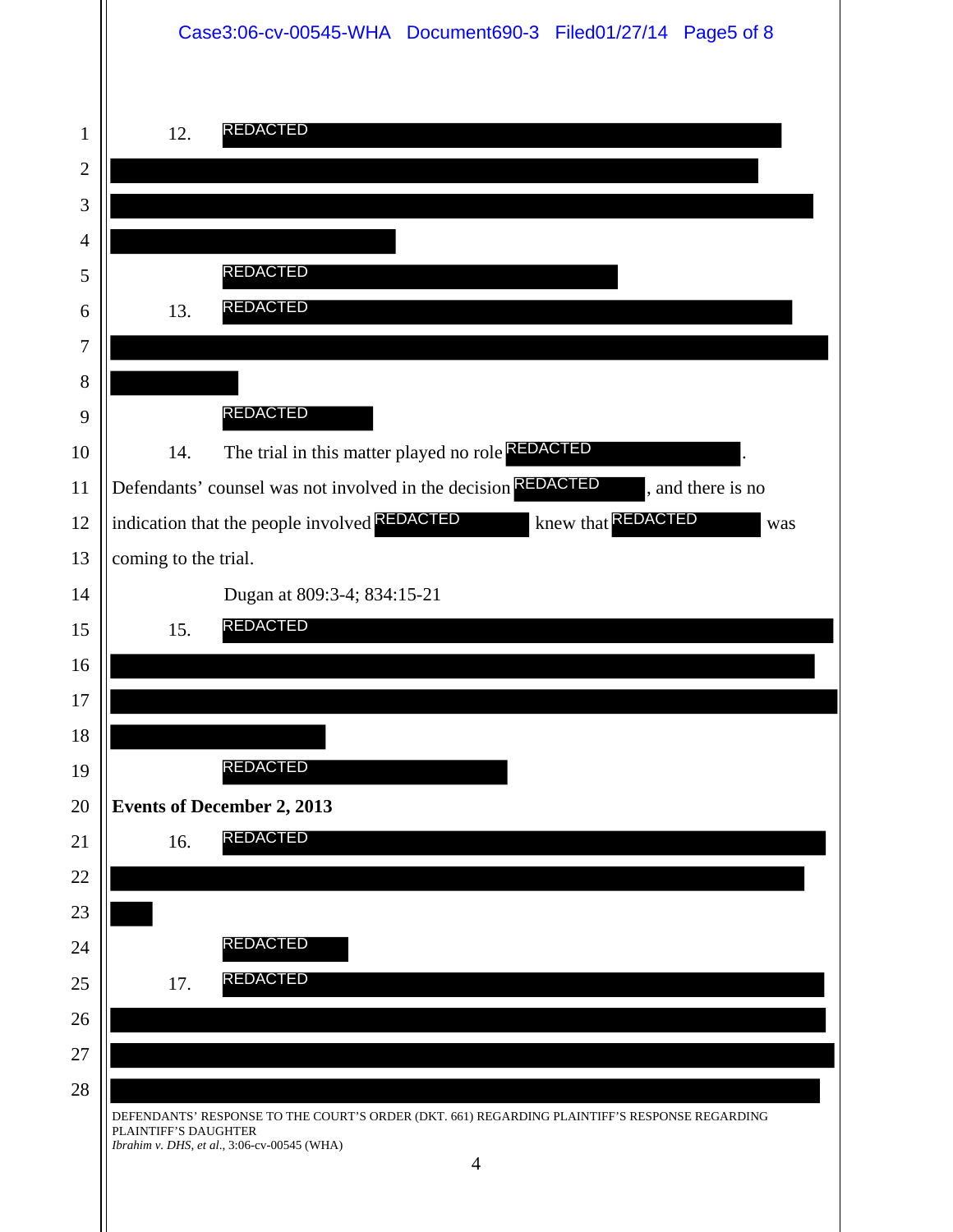## Case3:06-cv-00545-WHA Document690-3 Filed01/27/14 Page6 of 8

| $\mathbf{1}$   | <b>REDACTED</b> |                                                                                                                                                                      |
|----------------|-----------------|----------------------------------------------------------------------------------------------------------------------------------------------------------------------|
| $\overline{2}$ |                 |                                                                                                                                                                      |
| 3              |                 | <b>REDACTED</b>                                                                                                                                                      |
| $\overline{4}$ |                 | <b>REDACTED</b><br>18.                                                                                                                                               |
| 5              |                 |                                                                                                                                                                      |
| 6              |                 |                                                                                                                                                                      |
| 7              |                 | REDACTED                                                                                                                                                             |
| 8              |                 | <b>REDACTED</b><br>19.                                                                                                                                               |
| 9              |                 |                                                                                                                                                                      |
| 10             |                 |                                                                                                                                                                      |
| 11             |                 | <b>REDACTED</b>                                                                                                                                                      |
| 12             |                 | <b>REDACTED</b><br>20.                                                                                                                                               |
| 13             |                 |                                                                                                                                                                      |
| 14             |                 |                                                                                                                                                                      |
| 15             |                 |                                                                                                                                                                      |
| 16             |                 | REDACTED                                                                                                                                                             |
| 17             |                 | <b>REDACTED</b><br>21.                                                                                                                                               |
| 18             |                 |                                                                                                                                                                      |
| 19             |                 |                                                                                                                                                                      |
| 20             |                 | REDACTED                                                                                                                                                             |
| 21             |                 | REDACTED<br>22.                                                                                                                                                      |
| 22             |                 |                                                                                                                                                                      |
| 23             |                 | REDACTED                                                                                                                                                             |
| 24             |                 | PROPOSED CONCLUSIONS OF LAW                                                                                                                                          |
| 25             |                 | Defendants did not act to deprive REDACTED<br>1.<br>of the ability to testify at                                                                                     |
| 26             | trial.          | Proposed Findings of Fact: 5-22; Erickson v. Newmar Corp., 87 F.3d 298, 303                                                                                          |
| 27<br>28       |                 | (9th Cir. 1996) ("Federal courts have inherent powers to manage their own<br>proceedings and to control the conduct of those who appear before them[,]" and          |
|                |                 | DEFENDANTS' RESPONSE TO THE COURT'S ORDER (DKT. 661) REGARDING PLAINTIFF'S RESPONSE REGARDING<br>PLAINTIFF'S DAUGHTER<br>Ibrahim v. DHS, et al., 3:06-cv-00545 (WHA) |
|                |                 | 5                                                                                                                                                                    |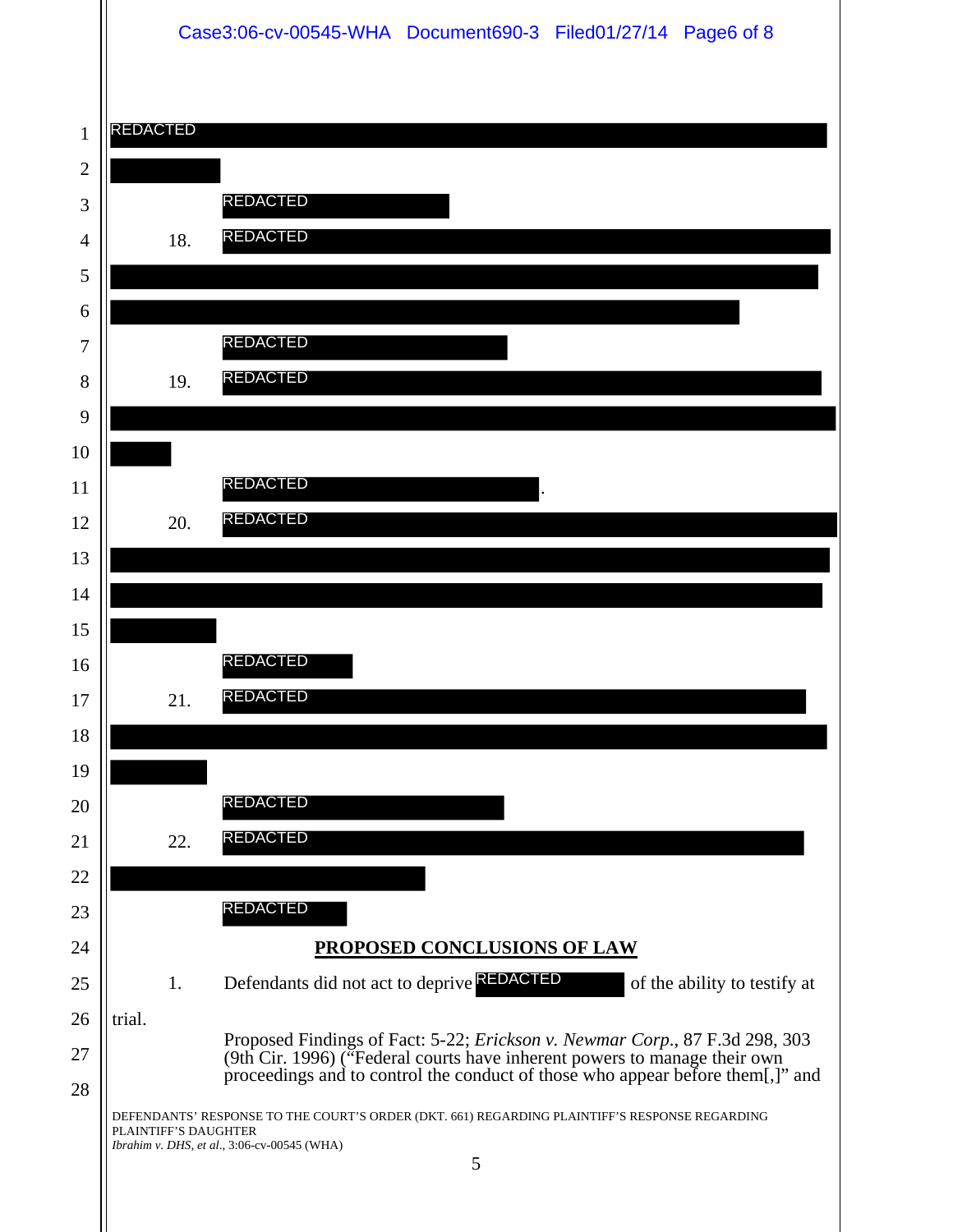|              |                          | Case3:06-cv-00545-WHA Document690-3 Filed01/27/14 Page7 of 8                                                                                                                     |
|--------------|--------------------------|----------------------------------------------------------------------------------------------------------------------------------------------------------------------------------|
| 1            |                          | have the "inherent power to punish bad faith conduct which abuses the judicial<br>process," including witness tampering)                                                         |
| $\mathbf{2}$ | 2.                       | Defendants' Counsel did not act to deprive <b>REDACTED</b><br>of the ability to                                                                                                  |
| 3            | testify at trial.        |                                                                                                                                                                                  |
| 4            |                          | Proposed Findings of Fact: 5-22; <i>Erickson v. Newmar Corp.</i> , 87 F.3d 298, 303<br>(9th Cir. 1996)                                                                           |
| 5            | 3.                       | <b>REDACTED</b>                                                                                                                                                                  |
| 6            |                          |                                                                                                                                                                                  |
| 7            |                          | Proposed Findings of Fact: 9-21; 8 U.S.C. § 1103; 8 U.S.C. § 1323                                                                                                                |
| 8            | 4.                       | <b>REDACTED</b>                                                                                                                                                                  |
| 9            |                          |                                                                                                                                                                                  |
| 10           |                          |                                                                                                                                                                                  |
| 11           |                          |                                                                                                                                                                                  |
| 12           |                          |                                                                                                                                                                                  |
| 13           |                          | REDACTED                                                                                                                                                                         |
| 14           | 5.                       | <b>REDACTED</b><br>assertions regarding her travel difficulties are not relevant                                                                                                 |
| 15           |                          | to this litigation because she is not a party to this litigation, this case is not a class action, and the                                                                       |
| 16           |                          | evidence does not relate to a claim or defense.                                                                                                                                  |
| 17           |                          | Compl., Dkt. 161; Federal Rules of Evidence 401                                                                                                                                  |
| 18           | 6.                       | REDACTED<br>assertions regarding her travel difficulties are not relevant                                                                                                        |
| 19           |                          | to this litigation because the evidence does not involve facts that are of consequence in                                                                                        |
| 20           |                          | determining the action, and any probative value is substantially outweighed by the prejudice and                                                                                 |
| 21           | confusion on the issues. |                                                                                                                                                                                  |
| 22           |                          | Federal Rules of Evidence 401, 403                                                                                                                                               |
| 23           | 7.                       | Defendants are not responsible for any actions REDACTED                                                                                                                          |
| 24           |                          | Proposed Findings of Fact: 11-13; Lujan v. Defenders of Wildlife, 504 U.S. 555,                                                                                                  |
| 25           |                          | 561–62 (1992) (noting that a plaintiff lacks standing to challenge the government<br>for actions taken by third parties that the government did not cause); Allen v.             |
| 26           |                          | <i>Wright</i> , 468 U.S. $\overline{7}37$ , 759–61 (1984) ("The links in the chain of causation<br>between the challenged Government conduct and the asserted injury are far too |
| 27           |                          | weak for the chain as a whole to sustain respondents' standing")                                                                                                                 |
| 28           |                          |                                                                                                                                                                                  |
|              | PLAINTIFF'S DAUGHTER     | DEFENDANTS' RESPONSE TO THE COURT'S ORDER (DKT. 661) REGARDING PLAINTIFF'S RESPONSE REGARDING<br>Ibrahim v. DHS, et al., 3:06-cv-00545 (WHA)                                     |
|              |                          | 6                                                                                                                                                                                |